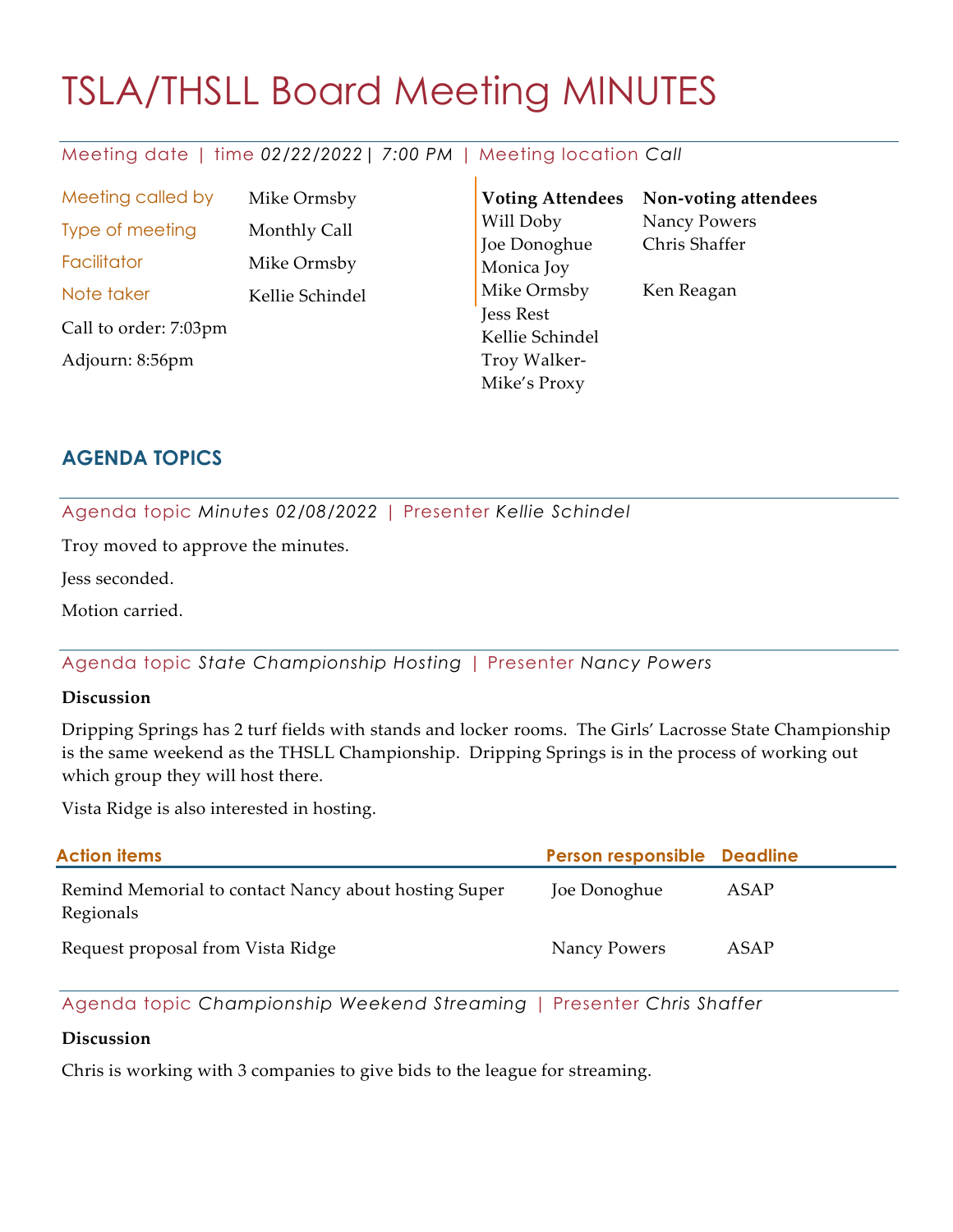### Agenda topic *Rouse Cut Player* | Presenter *Troy Walker*

#### **Discussion**

Rouse Asst Coach was alleged alleged to have used racist language. Rouse program investigation was inconclusive. Troy spoke with the program President and Head Coach who reported that the Asst. Coach had been removed from coaching. Player, Bryce Barber, was cut from the team.

A written release is needed from Rouse for the Board to take action on approving reassignment of the player to another program.

| <b>Action items</b>                                                                     | Person responsible Deadline |      |
|-----------------------------------------------------------------------------------------|-----------------------------|------|
| Ask Rouse for letter stating that Bryce Barber was in good<br>standing when he was cut. | Troy Walker                 | ASAP |
| Verify Asst. Coach's status with the program.                                           | Troy Walker                 | ASAP |

Agenda topic *Plano Cut Player* | Presenter *Nancy Powers*

#### **Discussion**

Plano West requested that a cut player, Evan Drazin, from Plano be reassigned to their program.

No action taken. Need letter from Plano confirming that player was cut and was in good standing.

| <b>Action items</b>                                           | Person responsible Deadline |      |
|---------------------------------------------------------------|-----------------------------|------|
| Email Plano regarding player's status.                        | Nancy Powers                | ASAP |
| Agenda topic Board Hats and Polos   Presenter Kellie Schindel |                             |      |
| <b>Discussion</b>                                             |                             |      |
| Joe moved to purchase hats and polos for the Board.           |                             |      |
| Troy seconded.                                                |                             |      |
| Motion carried.                                               |                             |      |
| <b>Action items</b>                                           | Person responsible Deadline |      |
| Send order form to Board                                      | Kellie Schindel             | ASAP |

#### **Email vote 2/26/2022 re: Plano Cut Player- Evan Drazin**

Letter from Plano Program was received stating the Evan Drazin was in good standing with the program.

Kellie moved to approve Evan Drazin's reassignment to Plano West.

Mike seconded.

Motion carried.